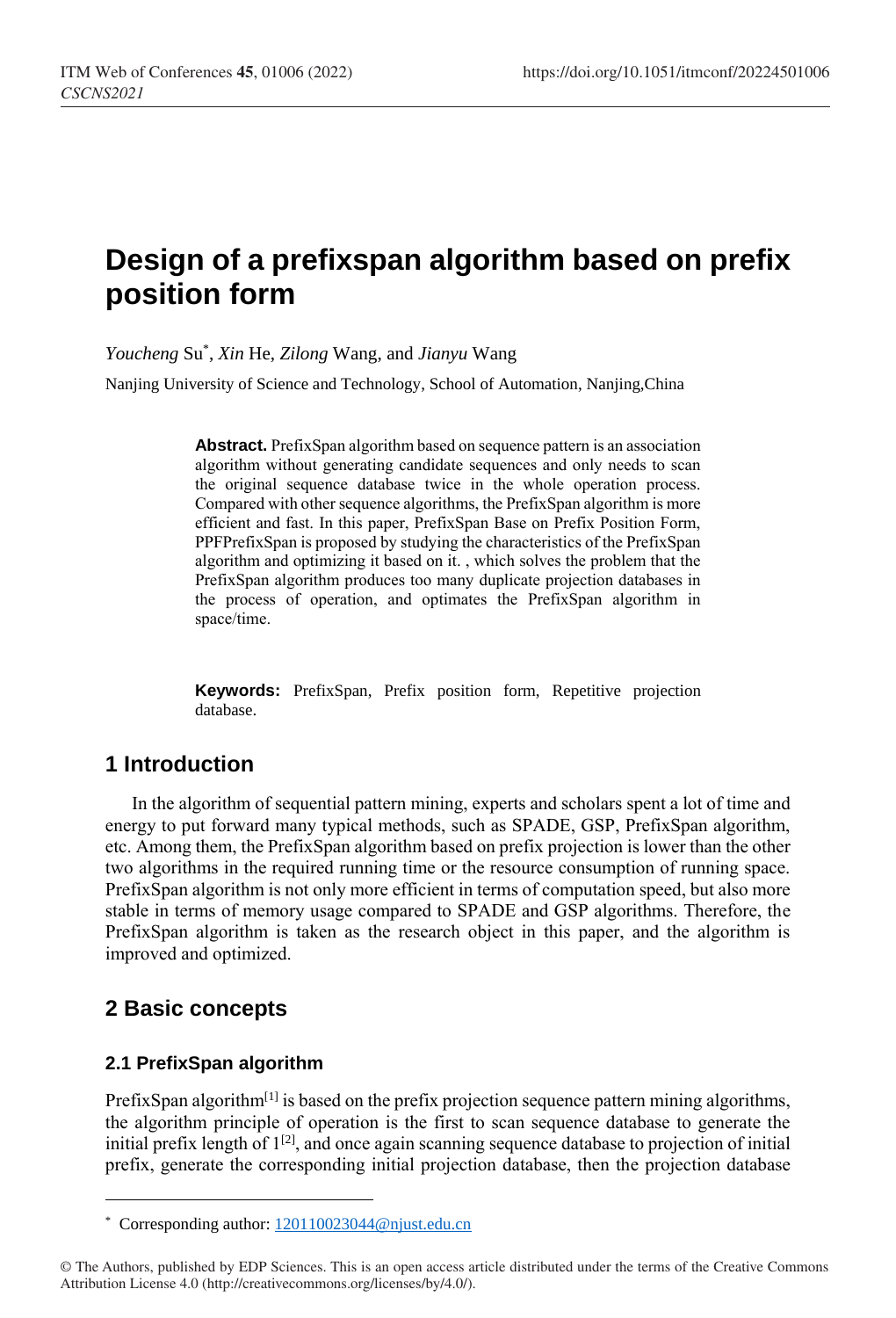for recursive scanning generated frequent sequence length is 2, And so on, until you can't recursively mine longer frequent sequences.

The PrefixSpan algorithm flows as follows:

1) Scan the sequence database D, count each sequence of length 1, and get the sequence support degree of each single item.

2) The single item whose sequence support is lower than the minimum support min  $\sup[3]$ is deleted from the data set, and the frequent sequence of length 1 is obtained as the initial prefix, I =1. Each initial prefix is projected to generate the corresponding initial projection database.

3) Recursive mining is performed for each prefix of length I and its corresponding projection database.

a) Generate the projection database for the prefix. If the projected database is empty, the recursion is returned.

b) Scan the projection database and count the individual items. If all items have sequence support below min sup, the recursion is returned.

4) Combine each single item that satisfies the minimum support min\_sup with the current prefix to get several new prefixes.

5) Make  $I = I +1$ , and the prefix is each new prefix after merging the single item, and recursively perform Step 3 respectively.

#### **2.2 Repetitive projection database**

PrefixSpan algorithm is mainly based on the idea of using divide-and-conquer. It only needs to scan the sequence database twice, and recursively generates many smaller projection databases<sup>[4]</sup> and frequent pattern prefixes, until it cannot recursively mine longer frequent sequences. However, in the process of generating the projection database, the same projection database may be projected to different prefixes, thus causing repeated recursive calculation, which is the problem of the repeated projection database.

#### **2.3 Prefix position form**

In general, a single item is mapped, usually to the place where the single item first appears in the sequence. To facilitate the representation of sequence-based patterns, the definition of item position is proposed. The position of the term refers to the position of the term in the sequence, given the sequence  $\alpha = \langle \alpha_1, \alpha_2, \alpha_3, ..., \alpha_i \rangle$ , for any item b, if  $b \in \alpha_j (1 \leq j \leq j)$ i), says item b in the sequence of a position of the item for j, remember to  $d_{(\alpha,j)}$ .

The position of the prefix refers to the position of the prefix in the sequence, given the sequence  $\alpha = \langle \alpha_1, \alpha_2, \alpha_3, \dots, \alpha_i \rangle$ , for any prefix  $\beta = \langle \alpha_1, \alpha_2, \dots, \alpha_j \rangle$  in the sequence  $\alpha$ , the position of the prefix  $\beta$  in the sequence a is determined by the position of the last term  $\alpha_i$ in the prefix, i.e., j, and is denoized as  $q_{(\alpha,j)}$ .

When there are two different prefixes  $\alpha$  and  $\beta$  in the database, the set of prefix positions generated for each sequence is the same, then the projection database generated for their mapping is also the same. And the number of prefix positions in the database that can be found for any prefix is equal to the sequence support of that prefix in the database.

An itemset is a frequent itemset when the sequence support of an itemset meets given minimum support. The nonempty subset of any frequent pattern is necessarily frequent. All supersets of infrequent patterns must be infrequent patterns.

There are prefixes  $\alpha$  and  $\beta$ , and when their set of prefix positions is equal and the number of their prefix positions meets the minimum support, recursively generating the same set of frequent sequence patterns on the projection database of prefix  $\alpha$  and β.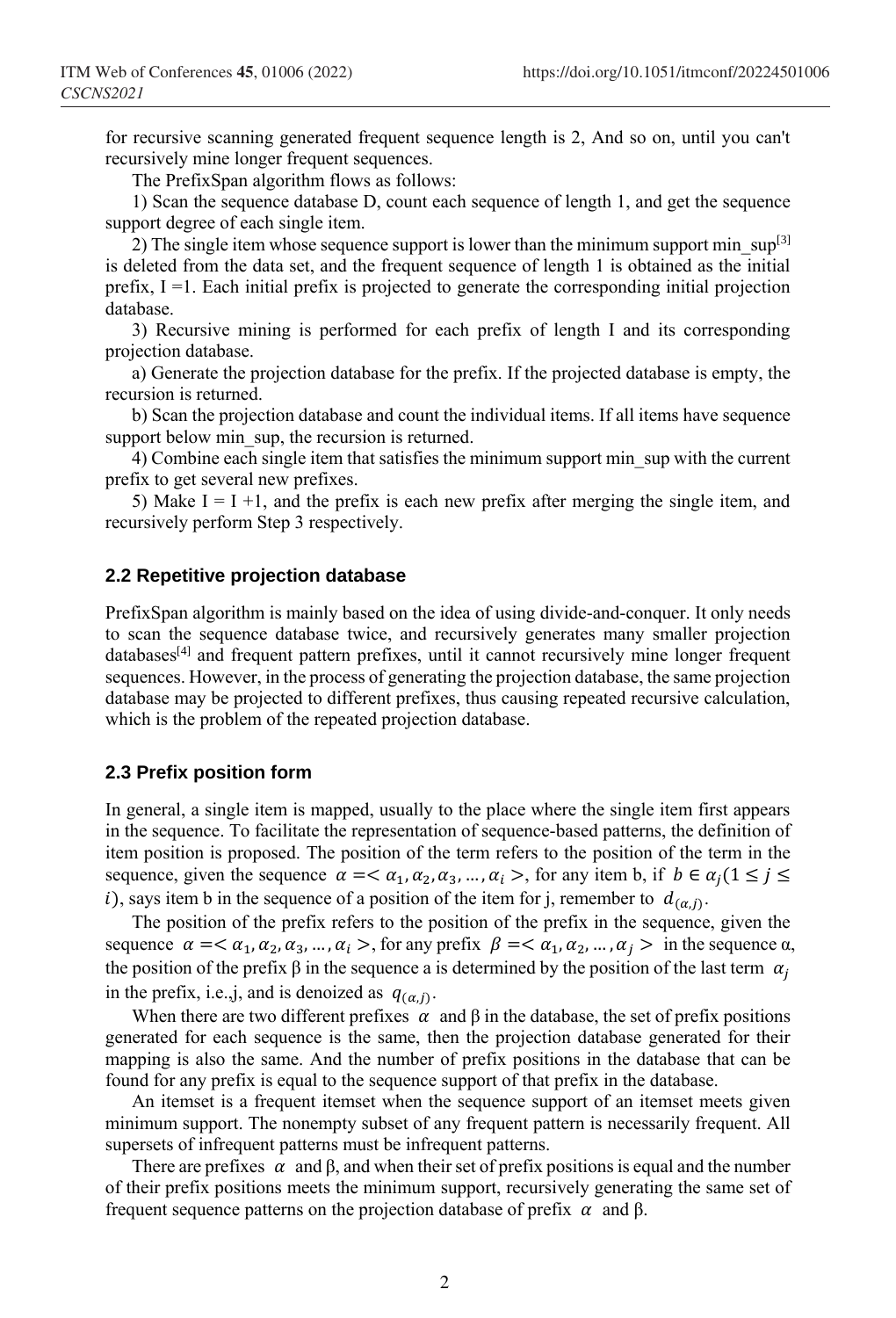Based on the PrefixSpan algorithm, the PPFPrefixSpan algorithm (PrefixSpan Base on Prefix Position Form) is proposed. PPFPrefixSpan algorithm needs to construct a prefix position information table as auxiliary information in the operation process. Prefix position information table, which only saves the frequent subsequences in the operation process as the prefix, the position of each sequence in the database.

### **3 PPFPrefixSpan algorithm**

PPFPrefixSpan algorithm is based on the PrefixSpan algorithm, based on the prefix projection sequence pattern association algorithm. Differences from the PrefixSpan algorithm, PPFPrefixSpan algorithm introduces a table of prefix location information. Because the set of frequent sequence patterns generated for the same projection database is the same. If the position information of any prefix a is the same as that of prefix  $\beta$  in the prefix position information table, then we can directly return the set of frequent sequence patterns generated by the projection database of prefix a and generate a new set of frequent sequence patterns generated by prefix β. Therefore, depth-first traversal is adopted. A single term of the initial prefix is first taken and recursed from length 1 to length L, which is used as the initial reference set. Because the probability of prefix positions repeating between new prefixes recursively generated from the same prefix is much lower than the probability of prefix positions repeating between prefixes of the same length through breadth-first traversal. Therefore, the PPFPrefixSpan algorithm adopts depth-first traversal.

In the actual operation of the algorithm, the prefix position information table is saved through a Hash table. Hash table is a kind of data structure that stores access through keyvalue, which can be directly queried by the Key Value to speed up the query. There are three important pieces of information in the algorithm, prefix, prefix position, and the frequency sequence of the corresponding projection database. Therefore, this information is stored in a secondary Hash table. The first level stores prefixes -- the prefix location, which is the Key-Value, and the prefix location, which is the Value. The second level stores the prefix position -- the frequent sequence. The prefix position is the Key-Value, and the frequent sequence corresponding to the prefix in the projection database is the Value.

First, the algorithm scans the entire sequence database, counts all single items, sorts the support degree of each single item, and takes the first item with a high support degree as the initial prefix. Depth-first traversal is adopted, the projection database is constructed for the first initial prefix first, and if the prefix position information table is empty, the prefix position information is saved directly. In the projection database, the single item that meets the minimum support is counted to form a new prefix with the original prefix, the prefix position information of the new prefix is saved, and a new projection database is formed. In the iteration, the projection database is empty. Save all sequence pattern results. Get the prefix position information of the second initial prefix, scan the prefix position information table, if there is a prefix with the same position as the initial prefix, stop recursion, directly return the sequence pattern set generated by the prefix, otherwise, save the initial prefix position information, and continue recursion. Returns a collection of all sequence patterns until all initial prefixes have been computed.

PPFPrefixSpan algorithm flow:

1) Scan the sequence database D, count each single item of length 1, get the sequence support degree of each single item and arrange it in descending order. The single term of the first μl item that satisfies the minimum support min\_sup is selected as the initial prefix.

2) Calculate the prefix position of the first initial prefix and save it in the prefix position information table to generate its projection database. Iterate over it until no new projection database can be generated. Save the collection of frequent sequence patterns generated by each projection database.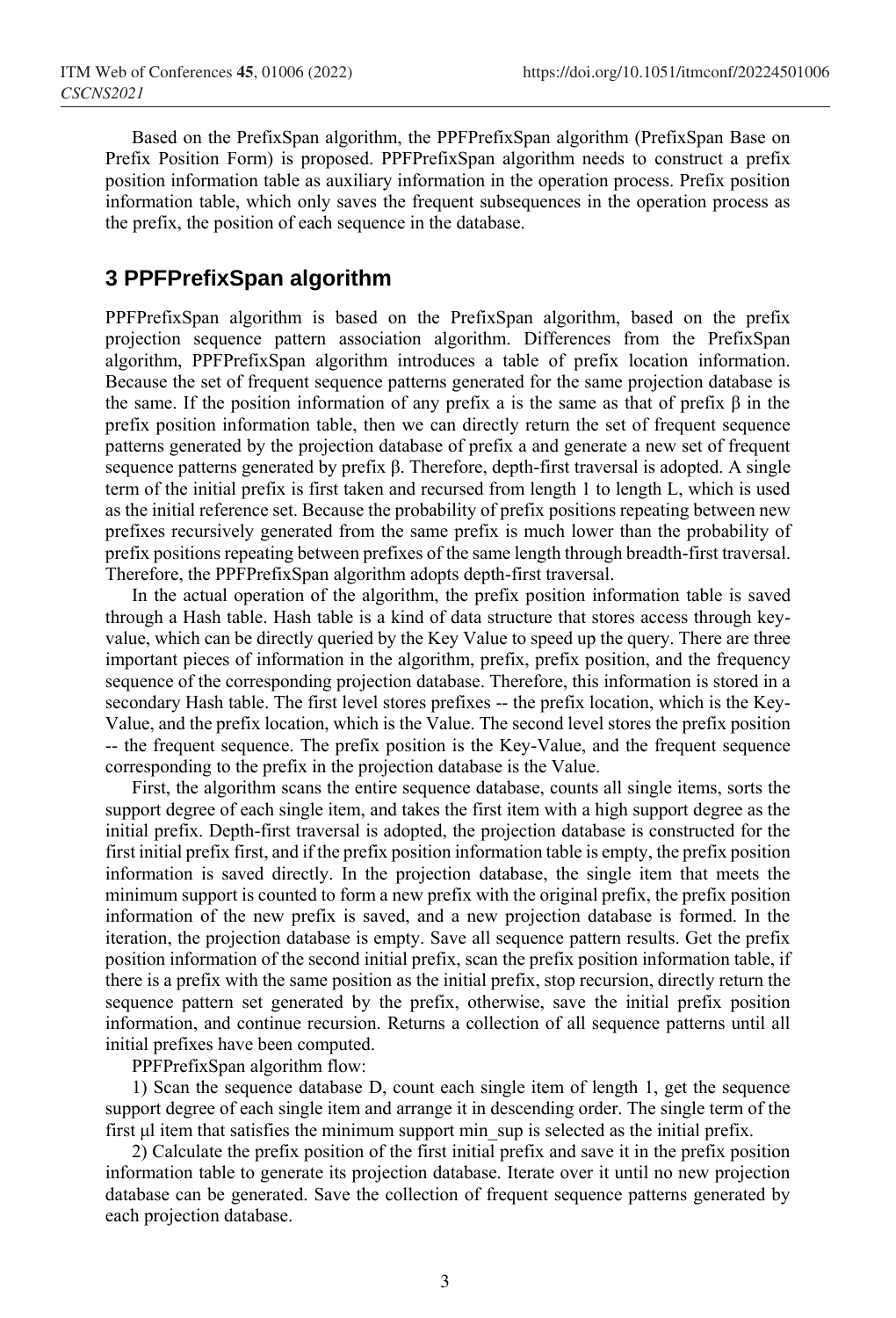3) Start from the second initial prefix until all the initial prefixes have been calculated.

a) Generate the projection database for the prefix. If the projected database is empty, the recursion is returned.

b) Scan the projection database and count the individual items. If all items have sequence support below min sup, the recursion is returned.

c) Combine each single item that satisfies the minimum support min\_sup with the current prefix to get several new prefixes. And calculate the prefix position of the new prefix. If there is a prefix equal to the prefix position in the prefix position information table, the set of frequent sequence patterns generated by the prefix in the prefix position information table is directly returned, and Step3 is returned. Instead, the prefix position information table holds the position information of the new prefix and generates new projection data, returning a).

### **4 Experimental design and verification**

The experimental environment of this chapter is carried out on a PC, and the relevant programs are written in Python, and the software is run in Windows. The experiment adopts the real data set selected in the previous chapter. The data set is from all sales records of a retail supermarket since January 1, 2015 solstice and April 30, 2015. The dataset included 42,817 purchases made by 2,000 users over a four-month period.

The execution efficiency and execution space of EiPrefixSpan algorithm and PPFPrefixSpan algorithm with support of  $2\%$ ,  $4\%$ ,  $6\%$ ,  $8\%$ ,  $10\%$ ,  $12\%$ ,  $16\%$ ,  $20\%$  on the data set are compared respectively. The experimental results of execution efficiency are shown in Table I., and the experimental results of execution space are shown in Table II.

| sup value<br>mın        |     |    |    |    | ⊥ ∪ |         | . U | oc<br>∠∪ |
|-------------------------|-----|----|----|----|-----|---------|-----|----------|
| PrefixSpan              | 386 |    | 99 | 82 | 68  | ۲Ο<br>ັ | ັບ  | 45       |
| PPFPrefixSpa $(\mu=30)$ |     | QΟ | UΙ | ິ  | 48  |         |     | no<br>∠o |

**Table 1.** Execution efficiency comparison results.



**Fig. 1.** Comparison diagram of execution efficiency.

**Table 2.** Perform spatial comparison results.

| min sup value            |      |     |      |      |       |       |      |       |
|--------------------------|------|-----|------|------|-------|-------|------|-------|
| PrefixSpan               |      | .58 | 79   |      | 10.64 | 10.93 |      | 10.18 |
| PPFPrefixSpan $(\mu=30)$ | 7.45 |     | 6.78 | 6.94 | 6.69  | 6.73  | 6.63 |       |

As shown in Fig.1., the execution efficiency of the PPFPrefixSpan algorithm is significantly better than that of the PrefixSpan algorithm. In the process of sequence pattern mining, the PPFPrefixSpan algorithm avoids the repeated recursion of repeated projection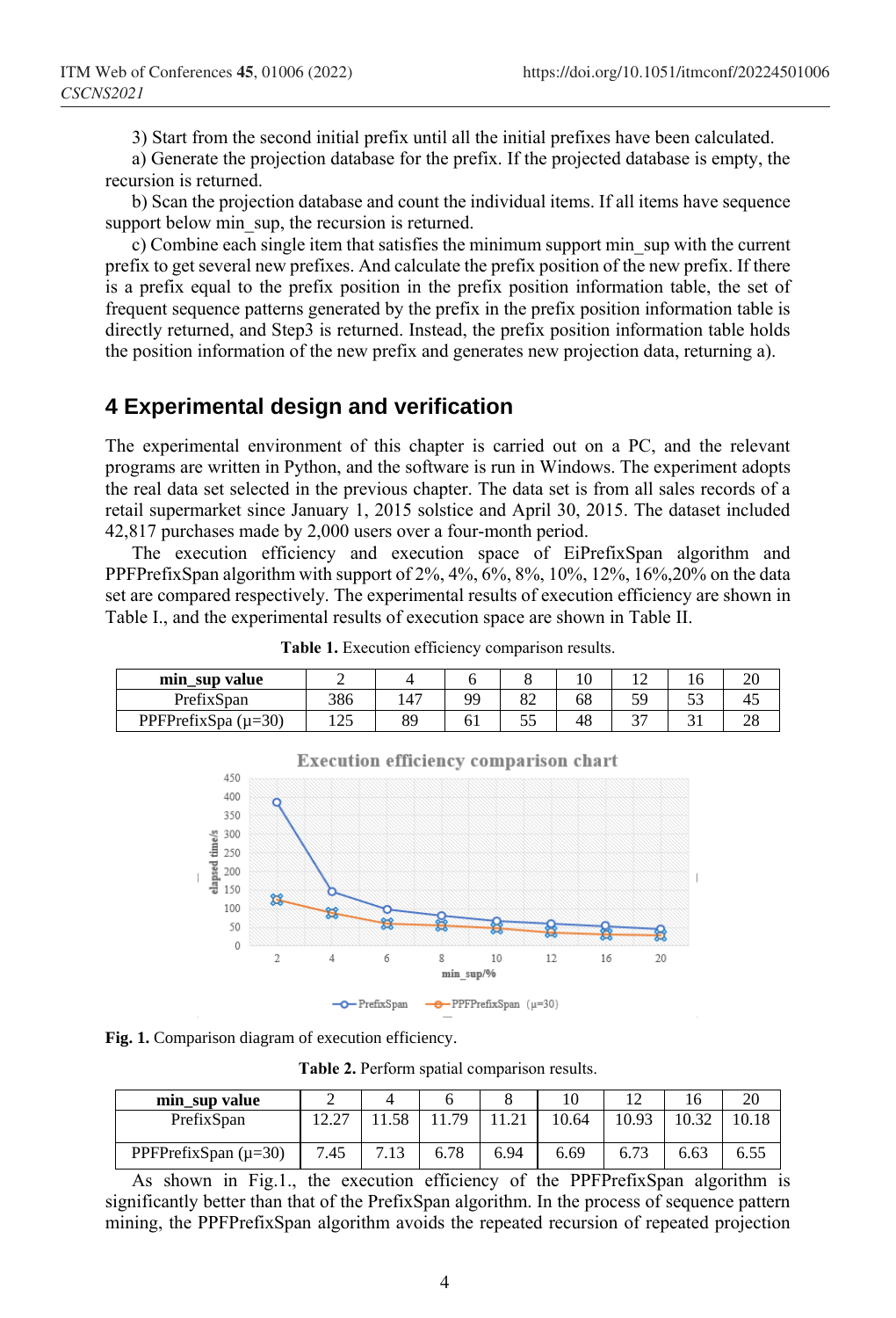database to generate frequent sequences by means of prefix position information table and depth-first traversal and reduces the operation time of the algorithm. Therefore, the more data sets with repeated projection databases, the more effective the algorithm will be. Therefore, the mining efficiency of the sequence pattern is improved.



**Fig. 2.** Comparison diagram of execution space.

As shown in Fig.2., you can observe that the execution space of the PPFPrefixSpan algorithm is significantly better than that of the PrefixSpan algorithm. PPFPrefixSpan algorithm avoids generating duplicate projection databases in the process of sequential pattern mining, which reduces the memory usage required by the PPFPrefixSpan algorithm in the process of operation.

The experimental results show that the PPFPrefixSpan algorithm saves time and space resources compared with the PrefixSpan algorithm when there are more repeated projection databases generated on the data set in the process of algorithm operation. It proves that the algorithm optimization of the PPFPrefixSpan algorithm by introducing the prefix position information table is feasible.

# **5 Conclusion**

In this paper, it is proposed that the PrefixSpan algorithm may have the problem of repeated projection database in the operation, which leads to the mining and division of the repeated projection database in the operation, resulting in a certain amount of repeated calculation, thus increasing the time/space consumption. Then the possibility of the existence of the repeated projection database is proved by an example and the prefix position information table is proposed. Through an example, it is deduced that when any two prefix position sets are equal and the number of their prefix positions meets the minimum support, then the recursively generated frequent sequence pattern sets of these two projection databases are the same. Based on this principle, the PPFPrefixSpan algorithm is proposed based on the PrefixSpan algorithm, which uses the assistance of the prefix position information table and the depth-first traversal to avoid the repeated calculation of the projection database. Finally, the experiment proves that the PPFPrefixSpan algorithm is better than the PrefixSpan algorithm in execution efficiency and execution space.

# **Reference**

1. KUN Z, Yangyong Zhu. Sequence Pattern Mining Without Duplicate Project DataBase Scan[J].Computer Research and Development,2007, 44(1): 126-132.